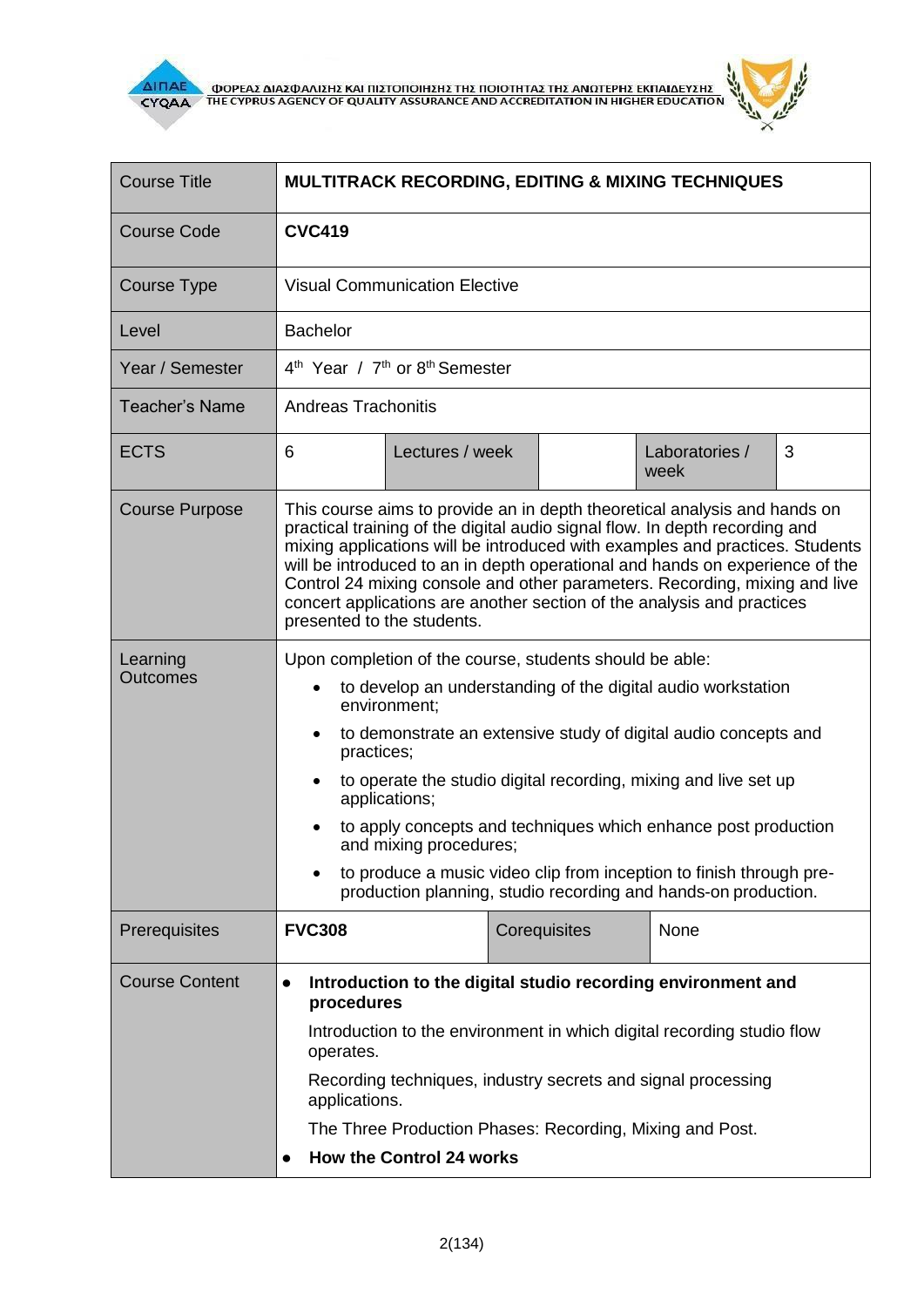



|                         | Introduction to the digital recording/ mixing console Pro Control 24<br>operations and its parameters. Applications of the parameters, the types<br>of recordings, plug-ins characteristics of and their functionalities.                                                                                                                                                                                                                                                                                                                                                                                                                                        |  |  |
|-------------------------|------------------------------------------------------------------------------------------------------------------------------------------------------------------------------------------------------------------------------------------------------------------------------------------------------------------------------------------------------------------------------------------------------------------------------------------------------------------------------------------------------------------------------------------------------------------------------------------------------------------------------------------------------------------|--|--|
|                         | Live concert set up<br>$\bullet$                                                                                                                                                                                                                                                                                                                                                                                                                                                                                                                                                                                                                                 |  |  |
|                         | Development of the production of a live show based on its size and<br>venue.                                                                                                                                                                                                                                                                                                                                                                                                                                                                                                                                                                                     |  |  |
|                         | Design the setup of the show.                                                                                                                                                                                                                                                                                                                                                                                                                                                                                                                                                                                                                                    |  |  |
|                         | Techniques based on the requirements of each band.                                                                                                                                                                                                                                                                                                                                                                                                                                                                                                                                                                                                               |  |  |
| Teaching<br>Methodology | Lectures, presentations and directions together with theory and critical<br>analysis each student will be engaged in the practice and disciplines of<br>digital audio recording procedures, applications and techniques. Lectures<br>address the theory of digital audio recording within the Pro Control 24<br>framework. Production techniques in which the information imparted is put<br>into practice by the students. Screenings and demonstrations are used to<br>critically analyse student projects and to provide examples of good practice.<br>This process is supported by individual student research through directed<br>and independent learning. |  |  |
| <b>Bibliography</b>     | <b>Bibliographical References:</b>                                                                                                                                                                                                                                                                                                                                                                                                                                                                                                                                                                                                                               |  |  |
|                         | - Savage, S. (2011) The art of digital audio recording: a practical guide for<br>home and studio, Oxford: Oxford university Press.                                                                                                                                                                                                                                                                                                                                                                                                                                                                                                                               |  |  |
|                         | - Owsinski, B. (2017) The Mastering Engineer's Handbook 4th Edition,<br>Bobby Owsinski Media Group.                                                                                                                                                                                                                                                                                                                                                                                                                                                                                                                                                              |  |  |
|                         | - Rogers, J. (2017) Audio Mastering Secrets: The Pros Don't Want You To<br>Know! (Home Recording Studio, Audio Engineering, Music Production<br>Secrets Series: Book 1, Band 1), Independently published                                                                                                                                                                                                                                                                                                                                                                                                                                                         |  |  |
|                         | -Thompson, D.M. (2018) Understanding Audio: Getting the most out of your<br>project or professional recording studio, USA: Berklee Press; Revised<br>edition.                                                                                                                                                                                                                                                                                                                                                                                                                                                                                                    |  |  |
|                         | <b>Magazines &amp; Websites</b>                                                                                                                                                                                                                                                                                                                                                                                                                                                                                                                                                                                                                                  |  |  |
|                         | www.gearslutz.com                                                                                                                                                                                                                                                                                                                                                                                                                                                                                                                                                                                                                                                |  |  |
|                         | Tape Op, Sound on Sound, EQ.                                                                                                                                                                                                                                                                                                                                                                                                                                                                                                                                                                                                                                     |  |  |
| Assessment              | Overall the course is evaluated as follows:                                                                                                                                                                                                                                                                                                                                                                                                                                                                                                                                                                                                                      |  |  |
|                         | <b>Final Assessment 34%</b><br>Design Intelligence 40%,<br>Research and Methodology 20%,<br><b>Experimentation and Analysis 20%</b><br>Time management and Presentation 20%<br>Course work 66%*<br>Interim Critique 33%<br>Final Critique 33%                                                                                                                                                                                                                                                                                                                                                                                                                    |  |  |
|                         | Midterm Project<br>$-30%$<br><b>Final Project</b><br>$-50%$                                                                                                                                                                                                                                                                                                                                                                                                                                                                                                                                                                                                      |  |  |